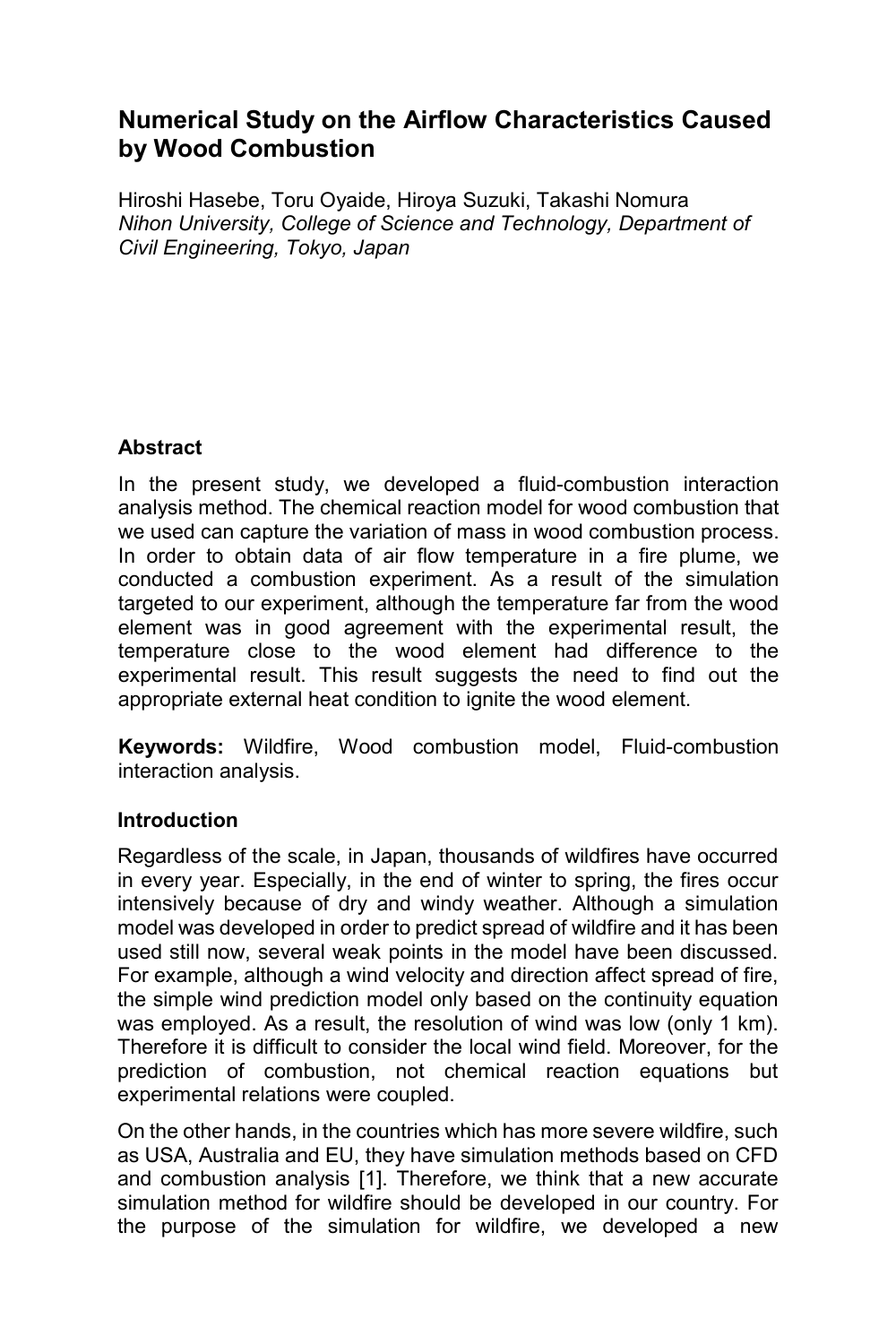fluid-combustion interaction analysis method by using CFD and chemical reaction model of a wood combustion. In order to validate the simulation, we conducted a combustion experiment.

#### **Governing equations for flluid**

In the case of fire, the air flow temperature becomes so high that a change in air density must be taken into account. Accordingly, although the compressible flow solver should be used, it is well known that the convergence of the time dependent compressible flow solver gradually decrease in a low Mach number flow on which we focused [2]. Therefore, in the present study, we adopted the low Mach number approximation in which pressure is divided into the thermodynamic and dynamic parts [3] for fluid.

The mass, momentum and energy transport equations were as follows:

$$
\frac{\partial \rho}{\partial t} + \frac{\partial}{\partial x_j} (\rho u_j) = 0
$$
 (Eq. 1)

$$
\frac{\partial(\rho u_i)}{\partial t} + \frac{\partial(\rho u_i u_j)}{\partial x_j} = \frac{\partial \sigma_{ij}}{\partial x_j} + g_i(\rho - \rho_0) + \rho f_i
$$
 (Eq. 2)

$$
\sigma_{ij} = -p\delta_{ij} + \mu \left( \frac{\partial u_i}{\partial x_j} + \frac{\partial u_j}{\partial x_i} \right)
$$
 (Eq. 3)

$$
\frac{\partial(\rho \varepsilon)}{\partial t} + \frac{\partial(\rho \varepsilon u_j)}{\partial x_j} = \frac{\partial}{\partial x_j} \left( k \frac{\partial T}{\partial x_j} \right) + S_r
$$
 (Eq. 4)

$$
\varepsilon = C_p T \tag{Eq. 5}
$$

$$
p_0 = \rho_0 T_0 = \rho T = \text{const.}\tag{Eq. 6}
$$

where,  $\rho$  is fluid (air) density,  $u_i$  is fluid velocity,  $p$  is pressure and *T* is fluid temperature. We treated these as unknown variables. In eq. 2 and eq. 5, subscriptions 0 denotes the initial values.  $\mu$  is molecular viscosity,  $g_i$  is gravity,  $f_i$  is body force,  $C_p$  is specific heat of the air,  $\vec{k}$  is conductivity,  $S_r$  is chemical reaction heat from wood which will be described in detail at the next chapter.

The residual based variational multiscale method (VMS method) proposed as a new turbulence modelling in finite element flow analysis [4] was employed for the discretization of the governing equations for fluid motion.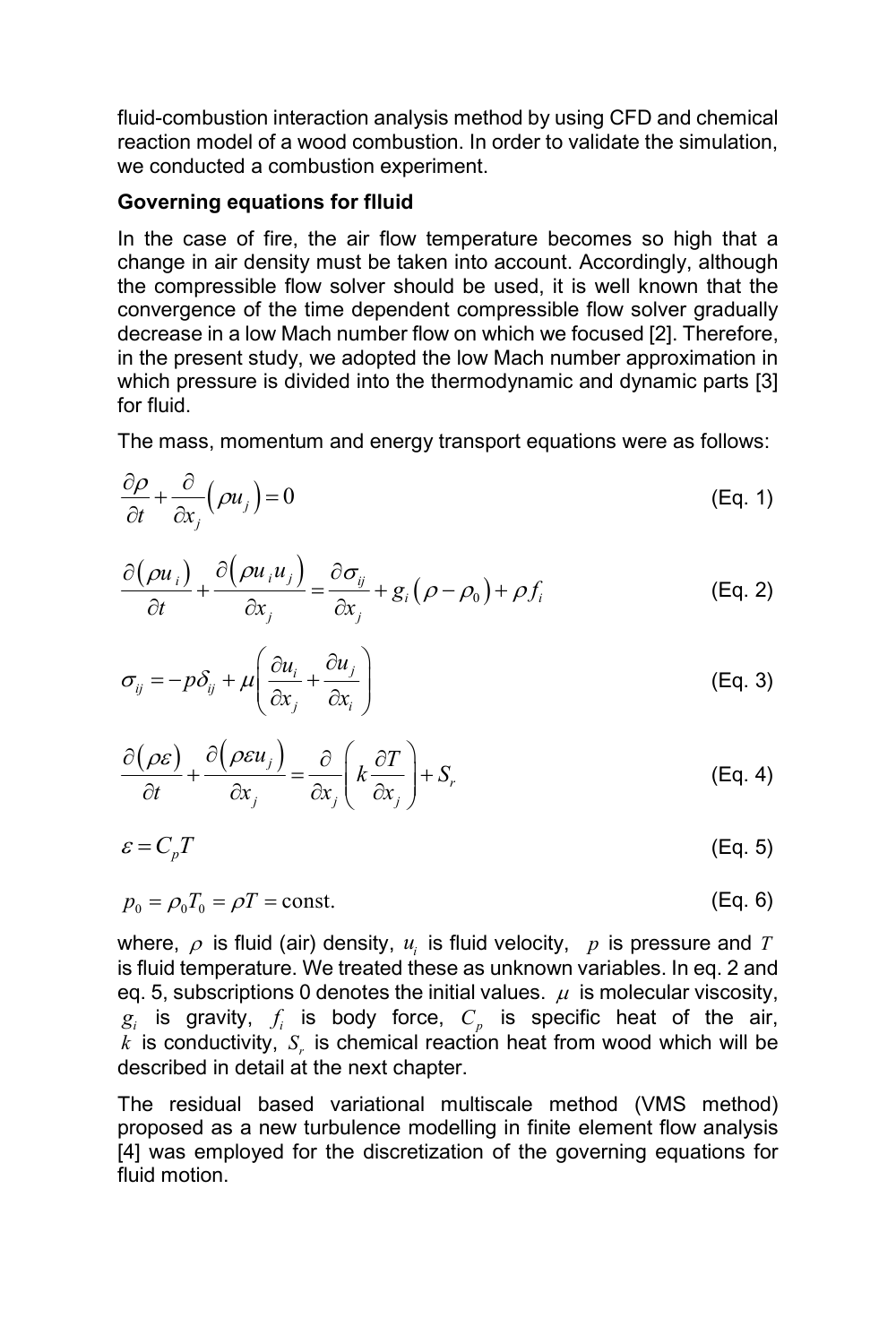In the present study, the finite element method was employed for the spatial discretezation with linear hexahidral elements. The Crank-Nicolson method for the time integration, the GMRES method for the solveing linear system were used.

#### **Wood combustion model**

In order to simulate the wood combustion process, the chemical reaction model of a piece of wood proposed by Morvan et al. [5] is employed. The process of combustion can be modelled as the following three stages. These stages are as follows: 1) water vaporization, 2) pyrolysis, 3) char oxidation. The rate of chemical reactions of each stages are written in ordinary differential equations with the Arrhenius law.

Vaporization 
$$
\omega_{H_2O} = k_{H_2O} m_{H_2O} T_s^{-1/2} \exp \left[-E_{H_2O}/T_s\right]
$$
 (Eq. 10)

$$
\text{Pyrolysis:} \qquad \qquad \omega_{\text{pyr}} = k_{\text{pyr}} m_{\text{pyr}} \exp\left[-E_{\text{pyr}}/T_s\right] \tag{Eq. 11}
$$

Char oxidation:  $\omega_{char} = v_{O_2}^{-1} k_{char} \alpha_s \sigma_s m_{O_2} \exp[-E_{char}/T_s]$  (Eq. 12)

Model parameters in above equations we used [5, 6] are as follows:

$$
k_{H_2O} = 6 \times 10^5 \text{ s}^{-1} K^{-1/2}
$$
,  $k_{pyr} = 3.63 \times 10^4 \text{ s}^{-1}$ ,  $k_{char} = 430 \text{ ms}^{-1}$ ,  
 $E_{H_2O} = 5800 \text{ K}$ ,  $E_{pyr} = 7250 \text{ K}$ ,  $E_{pyr} = 9000 \text{ K}$ ,  $v_{O_2} = 8/3$ ,

 $\alpha_s = 0.5$ ,  $\sigma_s = 4550$   $m^{-1}$ 

The mass of whole wood and three components in wood (e.g. whole wood  $m_s$ , water content  $m_{H_2O}$ , dry wood  $m_{pyr}$ , char  $m_{char}$ ) are related to the rate of chemical reactions.

$$
\frac{d}{dt}\left(m_{H_2O}\right) = -\omega_{H_2O} \tag{Eq. 13}
$$

$$
\frac{d}{dt}\left(m_{pyr}\right) = -\omega_{pyr} \tag{Eq. 14}
$$

$$
\frac{d}{dt}(m_{char}) = V_{char}\omega_{pyr} - \omega_{char}
$$
\n(Eq. 15)

$$
\frac{d}{dt}(m_s) = -\omega_{H_2O} - (1 - v_{char})\omega_{pyr} - (1 - v_{ash})\omega_{char}
$$
\n(Eq. 16)

where,  $v_{char} = 0.3$ ,  $v_{ash} = 0.1$  were used.

The temperature of a piece of wood is calculated from the heat transfer equation combined with the chemical reaction equations.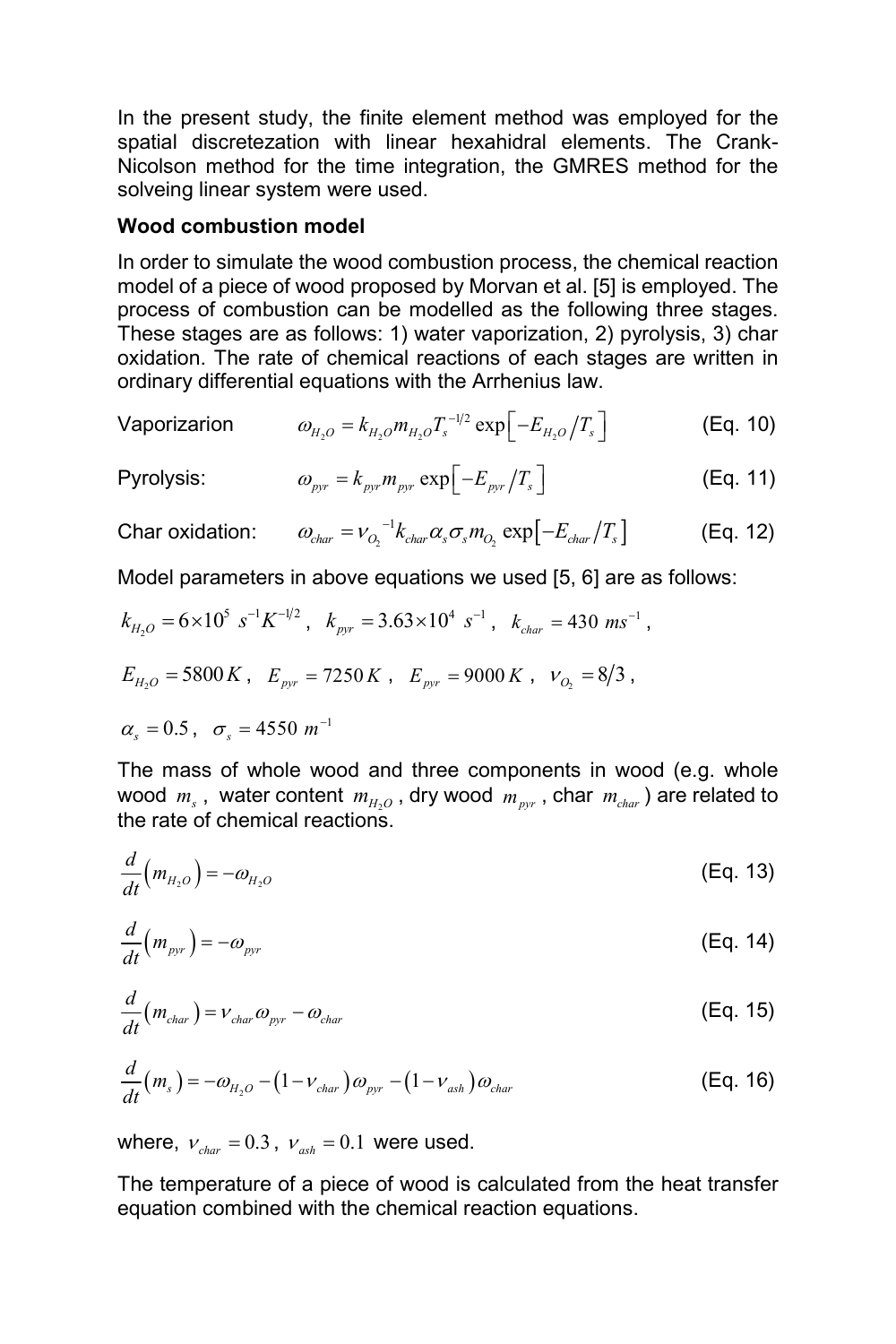$$
m_s \frac{dT_s}{dt} = D_m + Q_c + Q_r + \overline{Q}
$$
 (Eq. 17)

$$
D_m = -L_{H_2O}\omega_{H_2O} - L_{pyr}\omega_{pyr} - \alpha_{sg}L_{pyr}\omega_{pyr}
$$
 (Eq. 18)

$$
Q_c = \alpha_s \sigma_s h_c (T - T_s) \tag{Eq. 19}
$$

$$
Q_r = \alpha_s^2 \sigma_s \sigma \left( T^4 - T_s^4 \right) \tag{Eq. 20}
$$

$$
S_r = L_{H_2O}\omega_{H_2O} + (1 - v_{char})L_{pyr}\omega_{pyr} - (1 - \alpha_{char})L_{char}\omega_{char}
$$
(Eq. 21)

where, *LH2O* = 2.26x10<sup>6</sup> J/kg, *Lpyr* = 4.18x10<sup>2</sup> J/kg, *Lchar* =-1.2x10<sup>7</sup> J/kg,  $\alpha_{\text{sg}}$ =0.5,  $h_c$ =100 W/m<sup>2</sup>/K.  $\sigma$  is Stefan-Baltzman constant.  $\overline{Q}$  is an external heat term in order to express the ignition. The reaction heat *Sr* during the combustion of a piece of wood is incorporated into the right hand side of the energy equation of fluid.

For the purpose of the check of the chemical reaction model, we calculated the variation of mass loss of a piece of wood. We compared our computational result to the experimental result based on the TGA test by Vovelle et al. [7]. Equal to the experimental condition, the external heat in eq. 17 *Q* = 79.5 kJ/s was imposed. It corresponds to the temperature rate 0.167 K/s. The time integration interval was set at ∆*t* = 0.1 s, 4000 s was totally calculated. As same as the computation of Morvan et al. [5], the initial conditions were set as  $\rho_s = 680 \text{ kg/m}^3$ ,  $\alpha_s = 0.029$ , *m*<sub>H2O</sub> /  $m_s$  = 0.2,  $m_{pvr}$  /  $m_s$  = 0.8,  $m_{char}$  /  $m_s$  = 0.0. As shown in figure 1, our result is in good agreement with the experimental result. We confirmed that this chemical reaction model can be applied for the wildfire simulation.



Figure 1. Mass loss rate of a piece of wood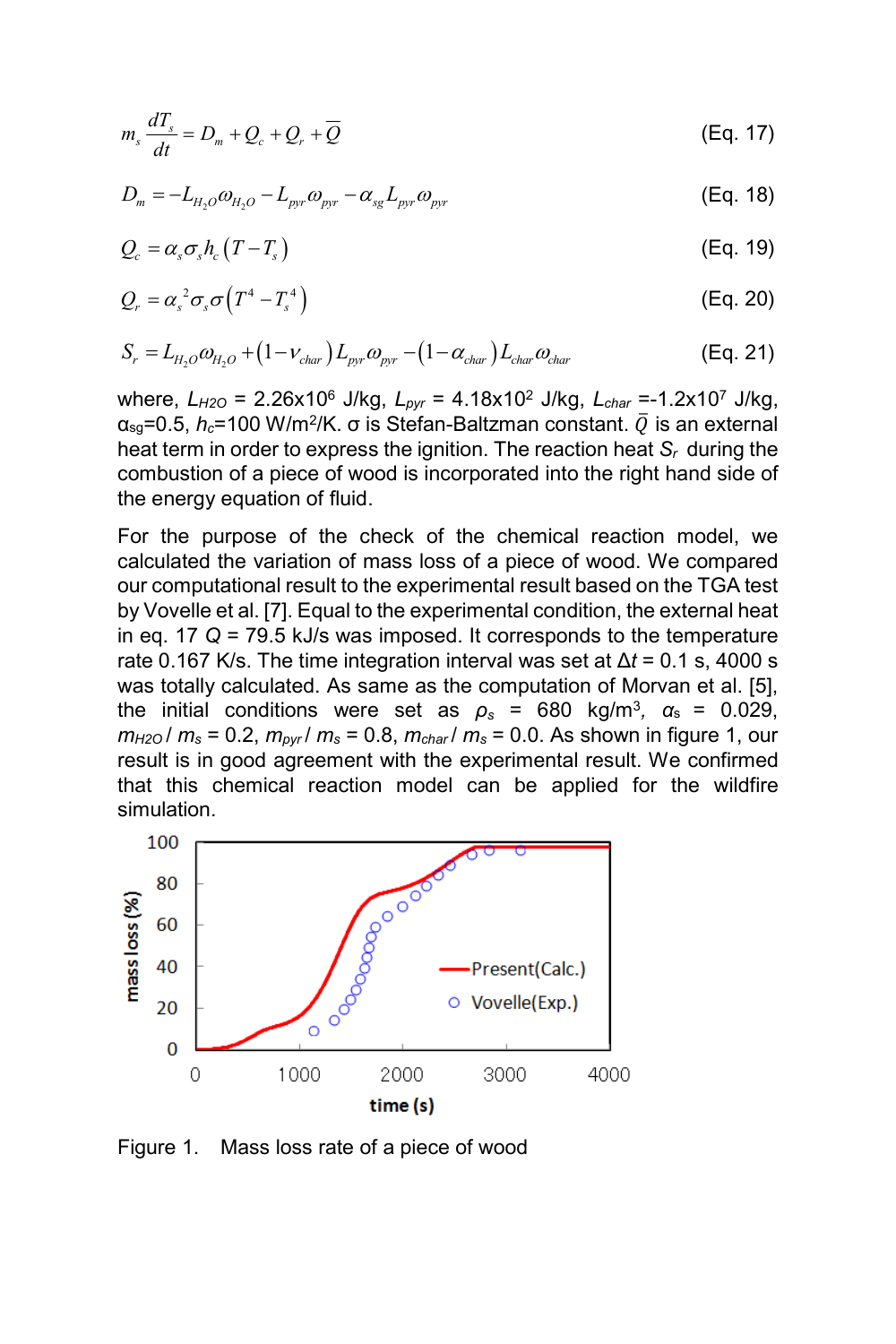## **Measurement of the temperature in a fire plume**

Because of the lack of temperature data in wildfire, we conducted a combustion experiment in order to measure the air flow temperature in a fire plume. Fallen leaves were used as the combustion material in our experiment. Figure 2 shows experimental setup. Fallen leaves were placed at the center of the experimental table with the area of 100 cm<sup>2</sup> and the depth of  $\delta = 5$  cm (corresponding to the sediment density of 1.0 kg/m<sup>2</sup> ). Air flow temperatures were measured by K type thermocouples. Measured points were located at the center of fallen leaves and the height of 5, 15, 25 cm from the bottom. At the ignition line in fig.2, we ignited by using an oil lighter.



Figure 2. Setup of combustion experiment.

Figure 3 shows a snapshot of the experiment. The frame reached to the highest thermocouple (5 $\delta$ ). Measured air temperatures are shown in Figure 4. The temperature of  $\delta$  and 3 $\delta$  varied almost same time history. The maximum temperature reached 1100 K. On the other hands, the temperature of the highest thermocouple was quite low compared to the other two results. Rapid change of temperatures between these two measurement points was confirmed.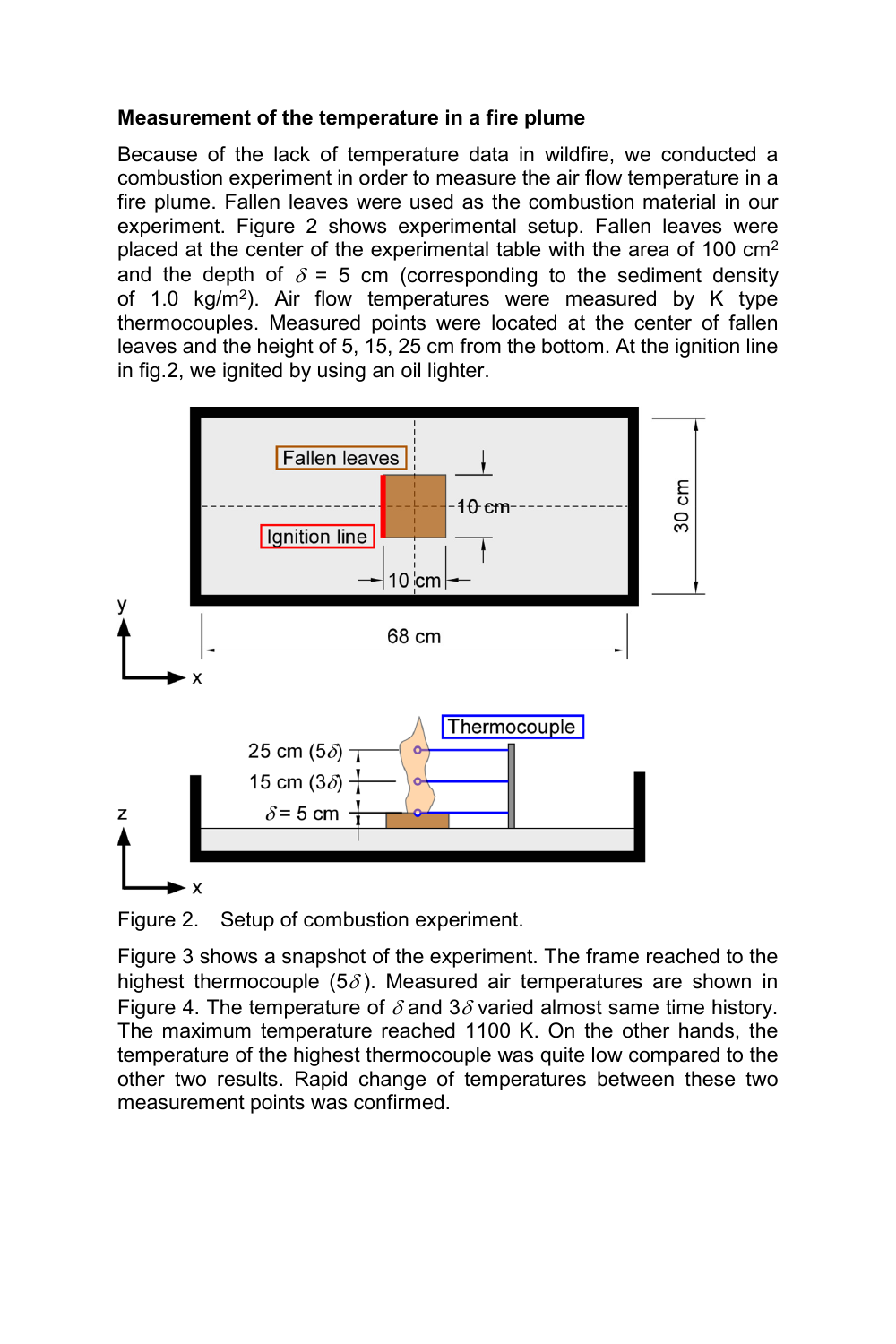



of experiment

Figure 3. Snapshot Figure 4. Measured air temperatures.

# **Computation of the air flow temperature**

We conducted a fluid-combustion interaction simulation targeted to the experiment indicated in the previous chapter. The computational condition shows in figure 5. In order to prevent computational instability, the length of computational domain L was set at 0.1 m which is smaller than the experimental domain. In other words, we conducted a simulation of 1/10 scale compared to the experiment. A piece of wood elements was set at the centre of the bottom in the computational domain.



Figure 5. Compuational conditions

The external heat  $\overline{Q}$  = 3.0 MJ/s which corresponded to the heat value of an oil lighter was added to the wood for the purpose of the ignition. The upper and side boundaries were imposed as open boundary condition. The bottom boundary was imposed as no-slip condition.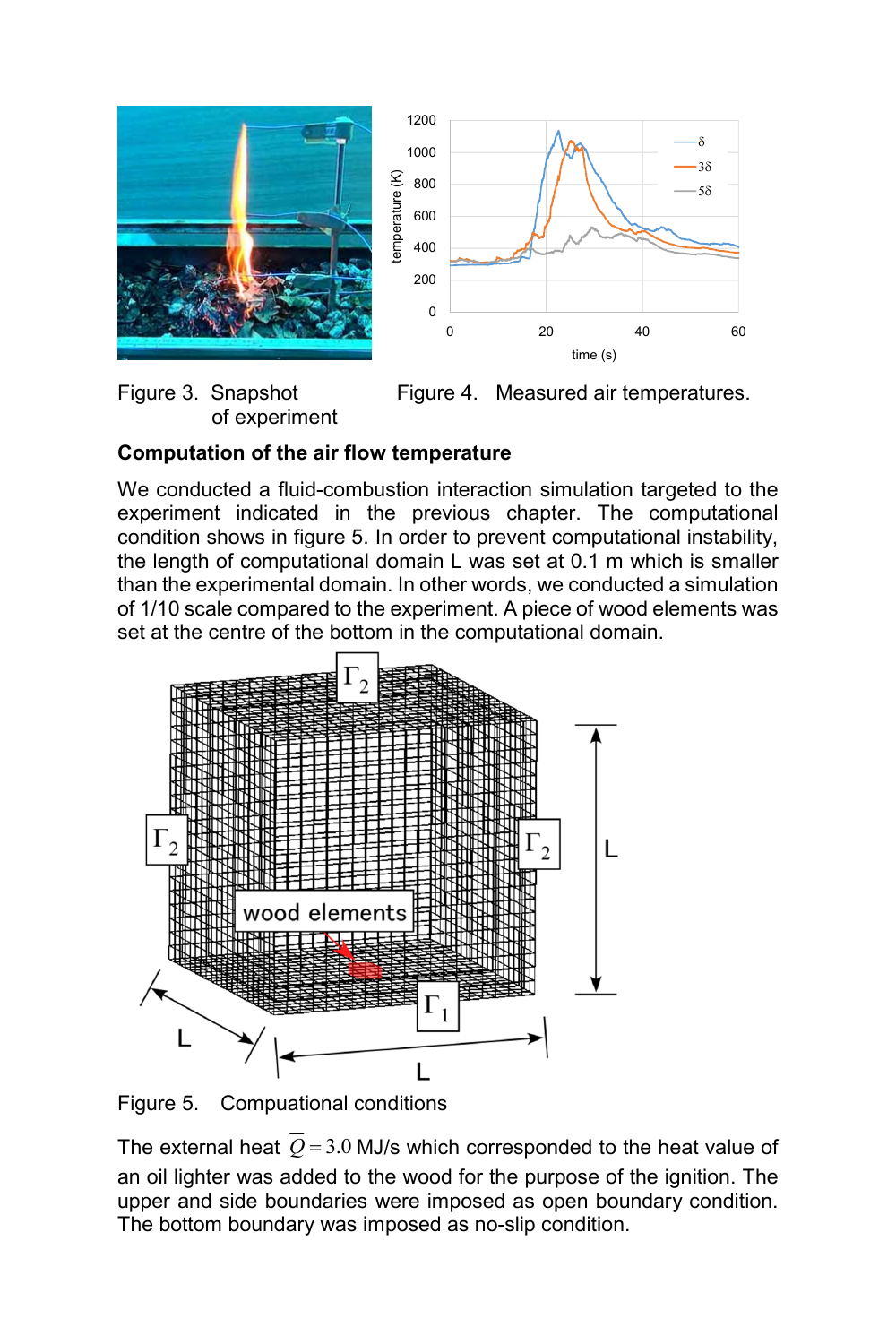Figure 6 shows the results of streamline and temperature around burning wood elements. An upward and periodic fluctuation flow driven by the effect of the buoyancy were observed. We checked the time history of temperature at the same nondimentional height to the experiment. The result shows in figure 7. At the measurement point of  $5\delta$ , the computational result was in good agreement with the experimental result. However, the result at the other two points ( $\delta$  and  $3\delta$ ) had large difference to the experimental one. Especially, the time between the start of rise of temperature to the reach of the maximum temperature was longer than the experimental result. That is, this result implies that it is necessary to react wood elements more quickly by applying more large external heat.



Figure 7. Computational result of temperature